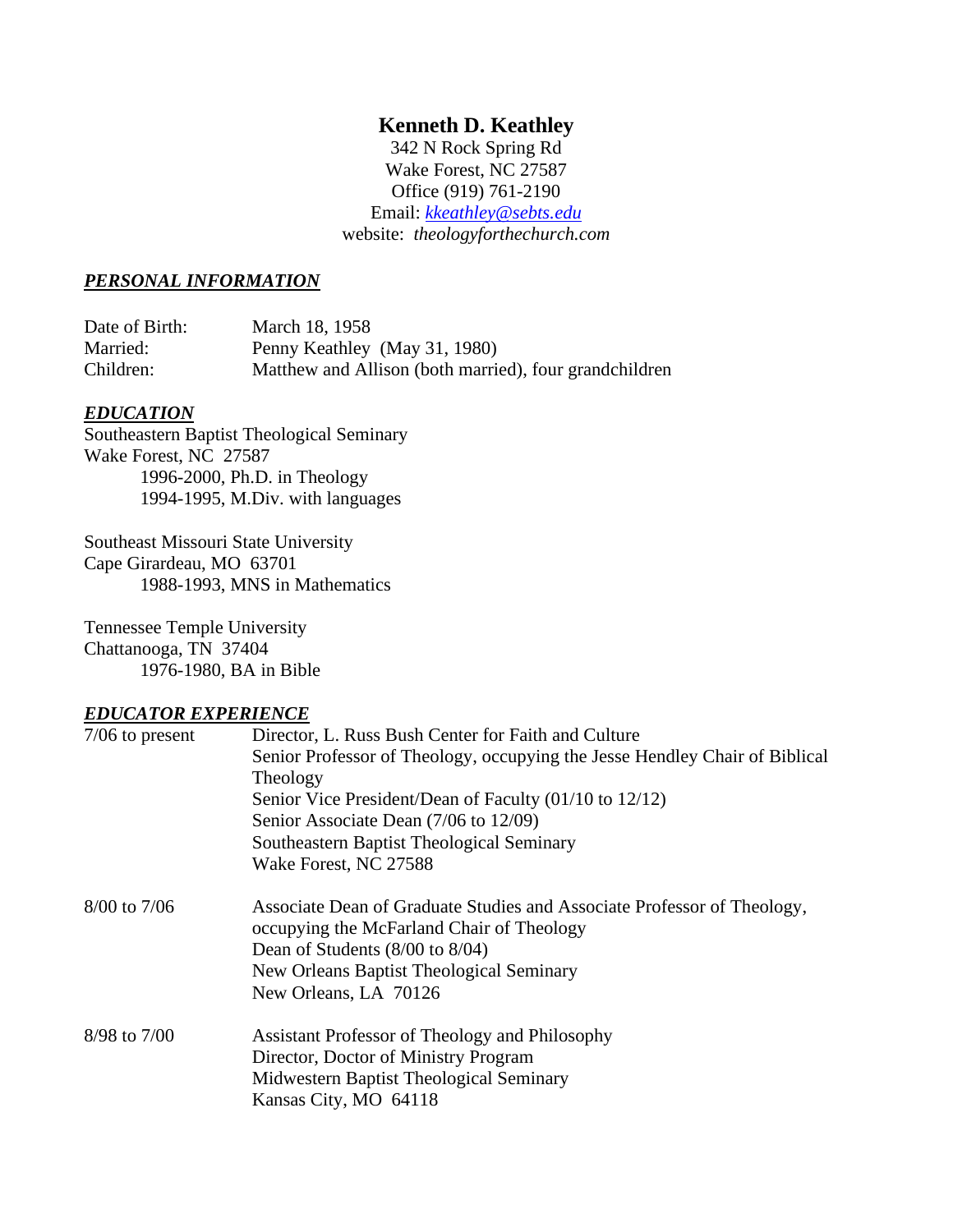# *PASTORAL EXPERIENCE*

| $03/18 - 02/19$ | <b>Interim Pastor</b><br>Carey Baptist Church, Henderson, NC                              |
|-----------------|-------------------------------------------------------------------------------------------|
| $10/15 - 11/16$ | <b>Interim Pastor</b><br>Pleasant Union Church, Lillington, NC                            |
| $10/14 - 04/15$ | <b>Interim Pastor</b><br>Carey Baptist Church, Henderson, NC                              |
| $12/12 - 08/14$ | <b>Interim Pastor</b><br>Coats Baptist Church, Coats, NC                                  |
| $04/11 - 01/12$ | <b>Interim Pastor</b><br>Central Baptist Church, Henderson, NC                            |
| $05/10 - 03/11$ | <b>Interim Pastor</b><br>Olive Chapel Baptist Church, Apex, NC                            |
| $01/08 - 10/09$ | <b>Interim Pastor</b><br>Great Bridge Baptist Church, Chesapeake, VA                      |
| $11/06 - 12/07$ | <b>Interim Pastor</b><br>Central Baptist Church, Henderson, NC                            |
| $05/06 - 10/06$ | <b>Interim Pastor</b><br>Sunset Avenue Baptist Church, Rocky Mount, NC                    |
| $08/98 - 05/06$ | Interim pastorates and supply preaching in Missouri, Louisiana and Mississippi.           |
| $04/95 - 07/98$ | Pastor, Open Door Baptist Church<br>9801 Durant Road, Raleigh, NC 27614                   |
| $05/94 - 03/95$ | Interim Pastor, Green Sea Baptist Church<br>Green Sea, SC                                 |
| $04/84 - 01/94$ | Pastor, Westwood Baptist Church<br>PO Box 86, Poplar Bluff, MO 63901                      |
| $06/82 - 03/83$ | Interim Pastor, Washington First Baptist<br>14 <sup>th</sup> Street, Washington, MO 63090 |
| $06/80 - 01/82$ | Music and Youth Director, Ellsinore First Baptist<br>Ellsinore, MO 63937                  |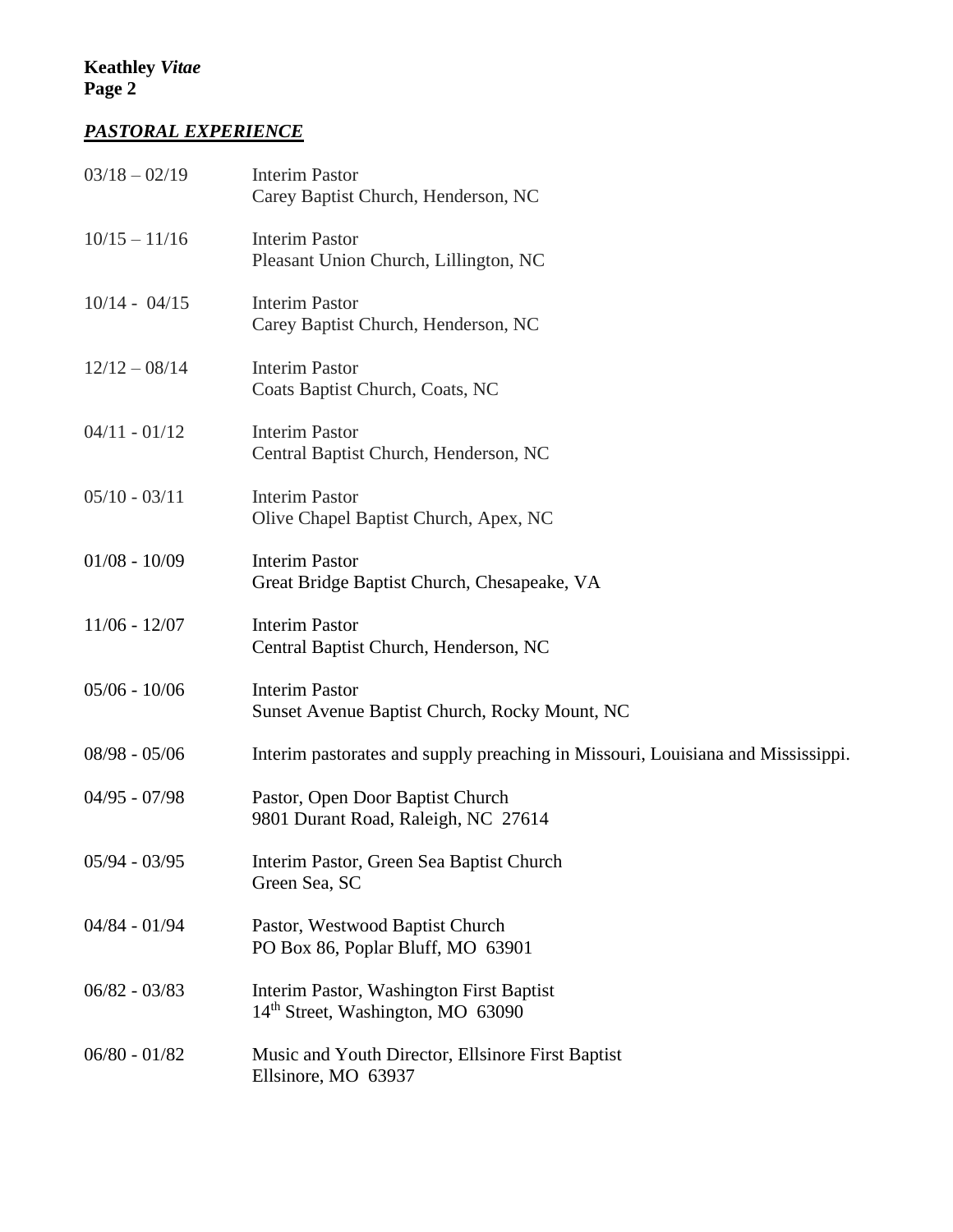#### *PUBLICATIONS*

**Books:**

*Old Earth or Evolutionary Creation? Discussing Origins with Reasons to Believe and BioLogos.*  Kenneth Keathley, ed. (InterVarsity Press, 2017).

- *A Theology for the Church, 2nd Edition*. Daniel Akin, ed., Ken Keathley and Bruce Ashford co-editors, (Broadman and Holman, 2014).
- *40 Questions about Creation and Evolution*. Ken Keathley and Mark Rooker, Ben Merkle, ed. (Kregel, 2014).
- *Salvation and Sovereignty*. Kenneth D. Keathley (Broadman and Holman Academic, 2010).
- *Biblical Authority: The Critical Issue for Southern Baptist, Revised.* James T. Draper, Jr. and Ken Keathley (Broadman and Holman, 2001).

#### **Chapters, Articles and Journals:**

- ["Having Your Steak and Eating It Too,](https://henrycenter.tiu.edu/2019/05/having-your-steak-and-eating-it-too/)" *Henry Center*, (May 3, 2019).
- ["How High are the Stakes?,](https://henrycenter.tiu.edu/2019/04/how-high-are-the-stakes/)" *Henry Center*, (April 19, 2019).
- ["Molinist Gunslingers Redux: A Friendly Response to Greg Welty,](https://content.sciendo.com/view/journals/perc/16/2/article-p31.xml)" *Perichoresis* (June 22, 2018).
- ["Human Flourishing and the End of the World: Faith, Work and Eschatology,](http://intersectproject.org/faith-and-work/human-flourishing-and-the-end-of-the-world/)" *Intersect Project*, (February 28, 2018).
- ["What Is Genesis 1-2 "Doing"? A Missional Interpretation,](http://www.theologyforthechurch.com/2018/02/19/what-is-genesis-1-2-doing-a-missional-interpretation/)" *Theology for the Church*, (February 19, 2018).
- ["The Importance of Gracious Dialogue in the Origins Conversation,](https://biologos.org/articles/series/old-earth-or-evolutionary-creation-a-new-book-shows-fruits-of-multi-year-dialogue/the-importance-of-gracious-dialogue-in-the-origins-conversation)" *BioLogos*, (July 20, 2017).
- "Rescuing Adam: Three Approaches to Affirming a Historical Adam," *Southeastern Theological Review* (Spring 2017).
- ["Adam and the Genome: Responses,](https://biologos.org/articles/adam-and-the-genome-responses)" *BioLogos*, (January 30, 2017) with Jim Stump, Pete Enns, Denis Alexander, Scot McKnight and Dennis Venema.
- "Luis de Molina: His Life and Theology," *Southeastern Theological Review* (Winter 2016).
- "Twelve Great Books That Changed the University: And Why Christians Should Care," *Southeastern Theological Review* (Summer 2015).
- "God's Good World: Reclaiming the Doctrine of Creation," *Southeastern Theological Review* (Winter 2014).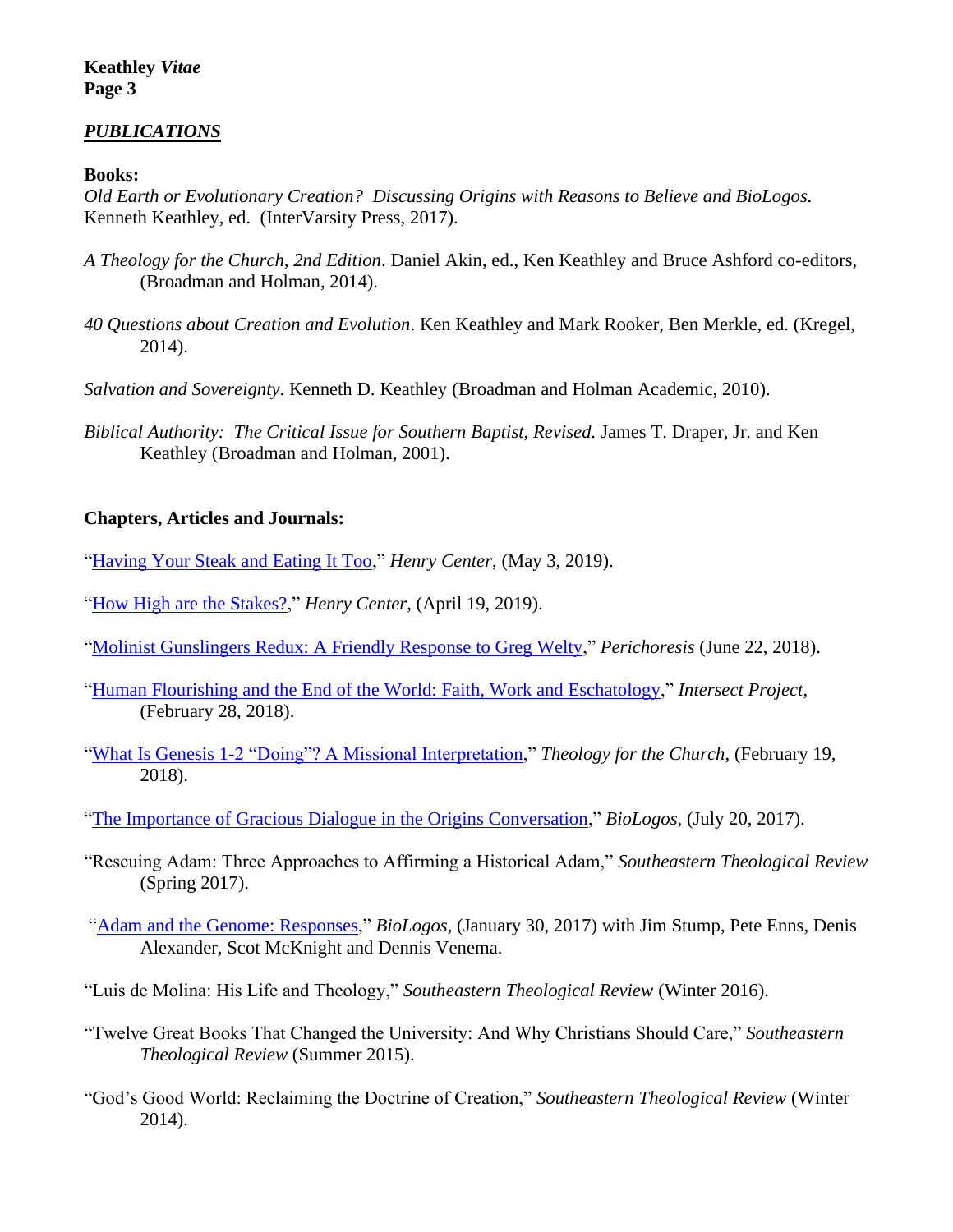- "Arminius and his Declaration of Sentiments: An Annotated Translation with Introduction and Theological Commentary," *Southeastern Theological Review* (Summer 2014).
- "In the Beginning God: A Fresh Look At the Case For Original Monotheism," *Journal for Baptist Theology & Ministry* (Spring 2014).
- "Confessions of a Disappointed Young-Earther," *Journal for Baptist Theology & Ministry* (Fall 2013).
- "Re-Imagining Election: Divine Election As Representating God to Others and Others to God," *Southeastern Theological Review* (Winter 2012).
- "Testing Scripture: A Scientist Explores the Bible," *Southeastern Theological Review* (Summer 2012).
- ["Southern Baptist Voices: Expressing Our Concerns,](https://biologos.org/articles/series/southern-baptist-voices/southern-baptist-voices-expressing-our-concerns) *BioLogos*, (March 2, 2012) with Deborah Haarsma, Darrel Falk and Kathryn Applegate.
- "Perseverance and Assurance of the Saints" *Whosoever Will*, David L. Allen and Steve W. Lemke eds. (Broadman and Holman Academic, 2010).
- "God's Word in Human Words: An Evangelical Appropriation of Critical Biblical Scholarship," *Journal of the Evangelical Theological Society* (March 2010).
- "A Molinist View of Election, or How to Be a Consistent Infralapsarian" *Calvinism: A Southern Baptist Dialogue,* E. Ray Clendenen and Brad J. Waggoner, eds. (Broadman and Holman Academic 2008).
- "The Work of God: Salvation" *A Theology for the Church*, Daniel Akin, ed. (Broadman and Holman, 2007).
- "Flat or Round? The Sixth Century Debate" *Intelligent Design: William A. Dembski and Michael Ruse in Dialogue*. Robert Stewart, ed. (Fortress, 2007).
- "Salvation and the Sovereignty of God: The Great Commission as the Expression of the Divine Will" *The Mission of Today's Church: Baptist Leaders Look at Modern Faith Issues*. Dr. Stan Norman, ed. (Broadman and Holman, 2007). Also available in *[Journal of the Grace Evangelical Society](http://www.faithalone.org/journal/index.html#Spring%202006)*  [\(Spring 2006\).](http://www.faithalone.org/journal/index.html#Spring%202006)
- "Who Rules the Church?: Examining Congregational Leadership and Church Government," *Faith and Mission* (Spring 2005).
- "God On Sex: The Creator's Idea About Love, Intimacy, and Marriage," *Faith and Mission* (Spring 2005)
- ["A Program of Cooperation: A Rejoinder to David Hankins' 'The Relation of the Southern Baptist](http://www.baptistcenter.com/Papers,%20etc/Articles%20and%20Essays/Harsch%20and%20Keathley%20-%20A%20Program%20of%20Cooperation.pdf)  [Convention to Its Entities',](http://www.baptistcenter.com/Papers,%20etc/Articles%20and%20Essays/Harsch%20and%20Keathley%20-%20A%20Program%20of%20Cooperation.pdf)" published on the web at [http://baptistcenter.com](http://baptistcenter.com/) on the Articles  $\&$ Essays page (April 2004) with Lloyd Harsch.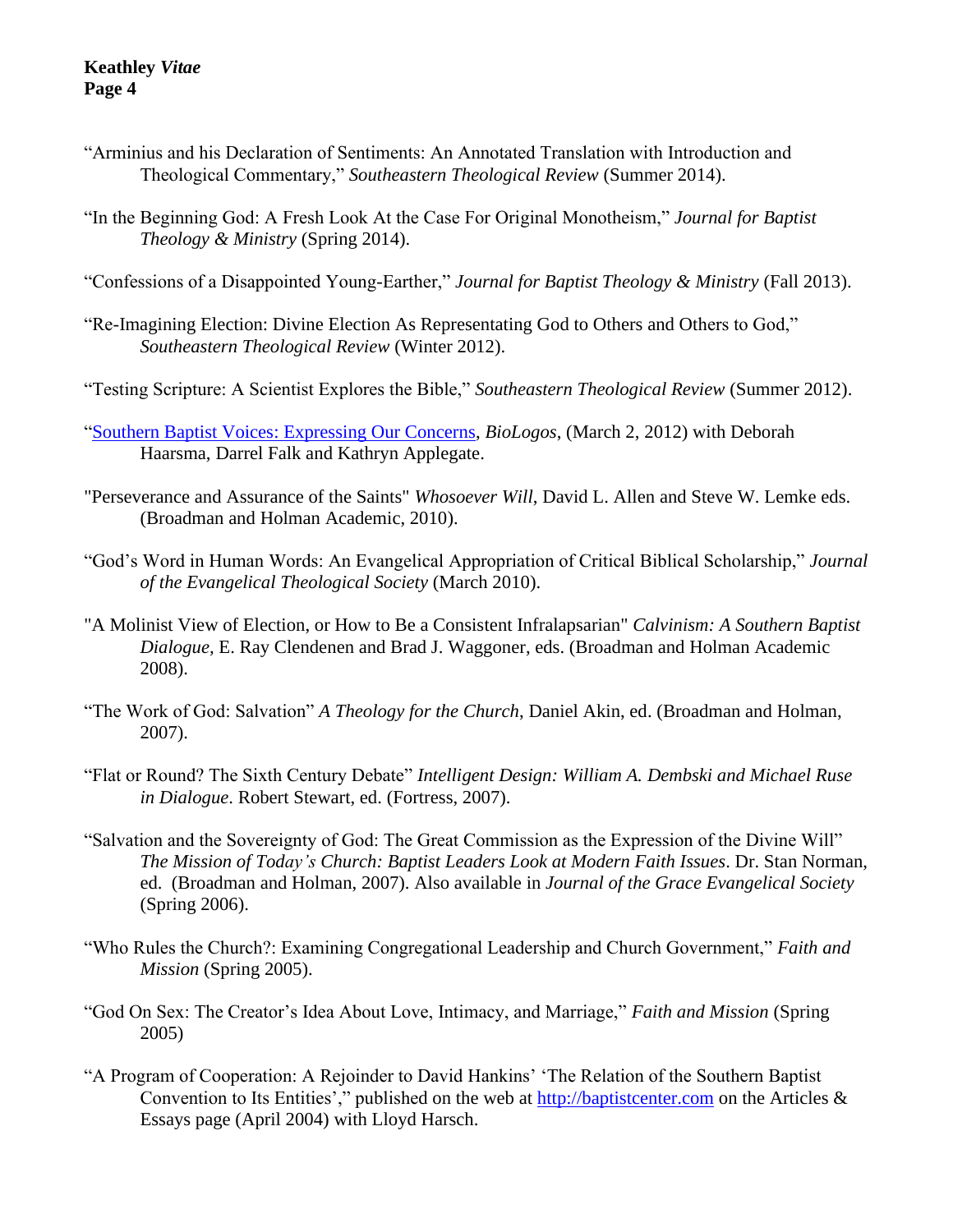- ["None Dare Call It Treason: Is An Inclusivist a Paul Revere or a Benedict Arnold?"](http://baptistcenter.com/Journal%20Articles/Spr%202004/08%20Corporate%20Inclucivism.pdf) *Journal for Baptist Theology and Ministry* (Fall 2003).
- ["Rescuing the Perishing: A Biblical Defense of the Invitation,](http://baptistcenter.com/Journal%20Articles/Spr%202003/02%20Rescuing%20the%20Perishing%20-%20Spr%202003.pdf)" *Heartland* (Summer, 1999), and in the *Journal for Baptist Theology and Ministry* (Spring 2003).
- "Does Anyone Really Know [If They Are Saved? A Survey of the Current Views on](http://www.faithalone.org/journal/2002i/keathley.pdf)  [Assurance with a Modest Proposal,](http://www.faithalone.org/journal/2002i/keathley.pdf)" *Journal of the Grace Evangelical Society* (Spring, 2002).
- "Pinnock's Pilgrimage: The Curious Quest of my Teacher's Teacher," *Here I Stand: Essays in Honor of Dr. Paige Patterson* (Davidson Press, 2000).

## *PROFESSIONAL MEMBERSHIPS AND PRESENTATIONS*

Evangelical Theological Society Chairman of the Southwest Region of the Evangelical Theological Society, 2005 Co-Chair, Method in Systematic Theology Section, 2017- Chair, Christianity and the Natural Sciences Consultation, 2020-

Evangelical Philosophical Society

- "The Sufficiency of Scripture and the Natural Sciences," *Evangelical Theological Society,* November 17-19, 2020.
- "Antipodes and Scandal of Particularity," *Evangelical Philosophical Society,* November, 17-19, 2020
- "The Seven Days of Genesis One: An Old-Earth Interpretation," *International Conference on Creation*, Istanbul, Turkey, April 28-29, 2018.
- "Molinist Gunslingers Redux: A Friendly Reply to Greg Welty," *Evangelical Theological Society*, Baltimore, Nov. 2013.
- "Perseverance and Assurance of the Saints" *John 3:16 Conference*, First Baptist Church, Woodstock, GA, November 6-7, 2008
- "A Molinist View of Election, or How to Be a Consistent Infralapsarian" *Building Bridges Conference*, Ridgecrest Conference Center, November 26-28, 2007
- "Flat or Round? The Sixth Century Debate between Cosmas and Philoponus over the Shape of the Earth" *Evangelical Theological Society,* Washington, D.C. Nov. 2006*.*
- "He Who Endures Shall Be Saved: Formulating a Theology of Assurance and Perseverance from the Gospels" *Evangelical Theological Society,* Atlanta, Nov. 2003.

"Tugging at the Gordian Knot of Heb. 6:4-6: A Covenant Community of Interpretation"